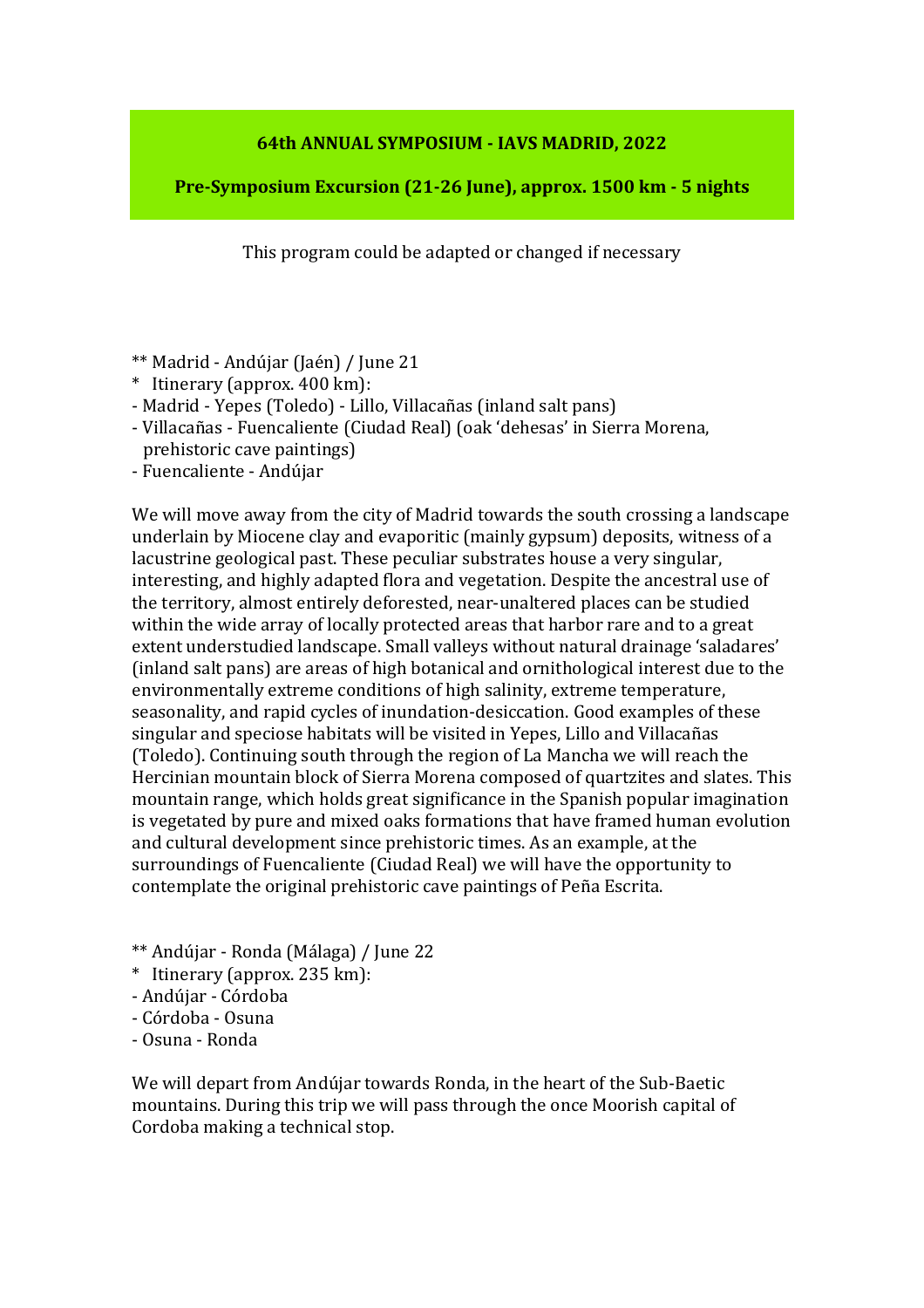- \*\* Ronda- Granada / June 23
- \* Itinerary (approx. 180 km):
- Ronda Sierra de las Nieves National Park (easy hiking, calcareous and dolomitic substrates)
- Granada

Starting at Ronda we will visit (easy hiking) the most emblematic places of the Sierra de las Nieves National Park where 'pinsapo' forests (*Abies pinsapo* Boiss.) grow extensively. Pinsapo is an endemic fir restricted to these calcareous southern Iberian mountains. However, it represents a geobotanical puzzle, since it also reaches Sierra Bermeja by the coasts of Malaga, developing also dense forests on ultramafic soils (peridotites). We will study these unique gymnosperm formations throughout the day. At the end of the day we will visit the 'Torcal de Antequera' a spectacular example of peculiar karst morphology at the summit of the Sub-Baetic mountains that houses a very characteristic chasmophytic vegetation and offers breathtaking views of the underlying valleys, coasts and in clear days, Northern Africa. After the visit to the Torcal we will proceed towards Granada.

\*\* Granada - Granada / June 24

\* Itinerary (approx. 80 km):

-Granada - Sierra Nevada National Park

Granada sits under Sierra Nevada, the highest Iberian mountain range reaching over 3400 m asl. but only 40 km from the Southern coast hence allowing for a steep gradient of plant communities from the lower, thermic, and xeric sparse pastures through evergreen and deciduous forests at mid-altitude, to cryoxerophilous pastures at the year-round snow-clad summits. Here we will develop an integral study of the Veleta Massif at the summits of the Sierra Nevada National Park. This is an exceptional day devoted to the study of the high mountain vegetation of the Veleta territory that houses a unique 'Baetic' flora with a high index of endemicity accompanied by artic-alpine and boreo-alpine disjunctions. This excursion is supported by the kindness of the authorities of the National Park, that will allow us to ascend by bus to the summit of Veleta Peak (third highest summit of the Iberian Peninsula with 3396 m asl) and easily descend from there admiring the local botanical jewels.

- \*\* Granada Linares / June 25
- \* Itinerary (approx. 240 km):
- Granada Baza (Sierra de Baza, dolomites)
- Baza Linares (Jaén)

We will head from Granada to Baza, in an inland depression surrounded by high mountains. We will spend the day studying the altitudinal catena of the vegetation in the Sierra de Baza, with dolomitic substrates, from the foothills to the summit areas. This mountainous massif presents a flora of exceptional interest due to its steep environmental gradients, geological diversity, and its crossroads position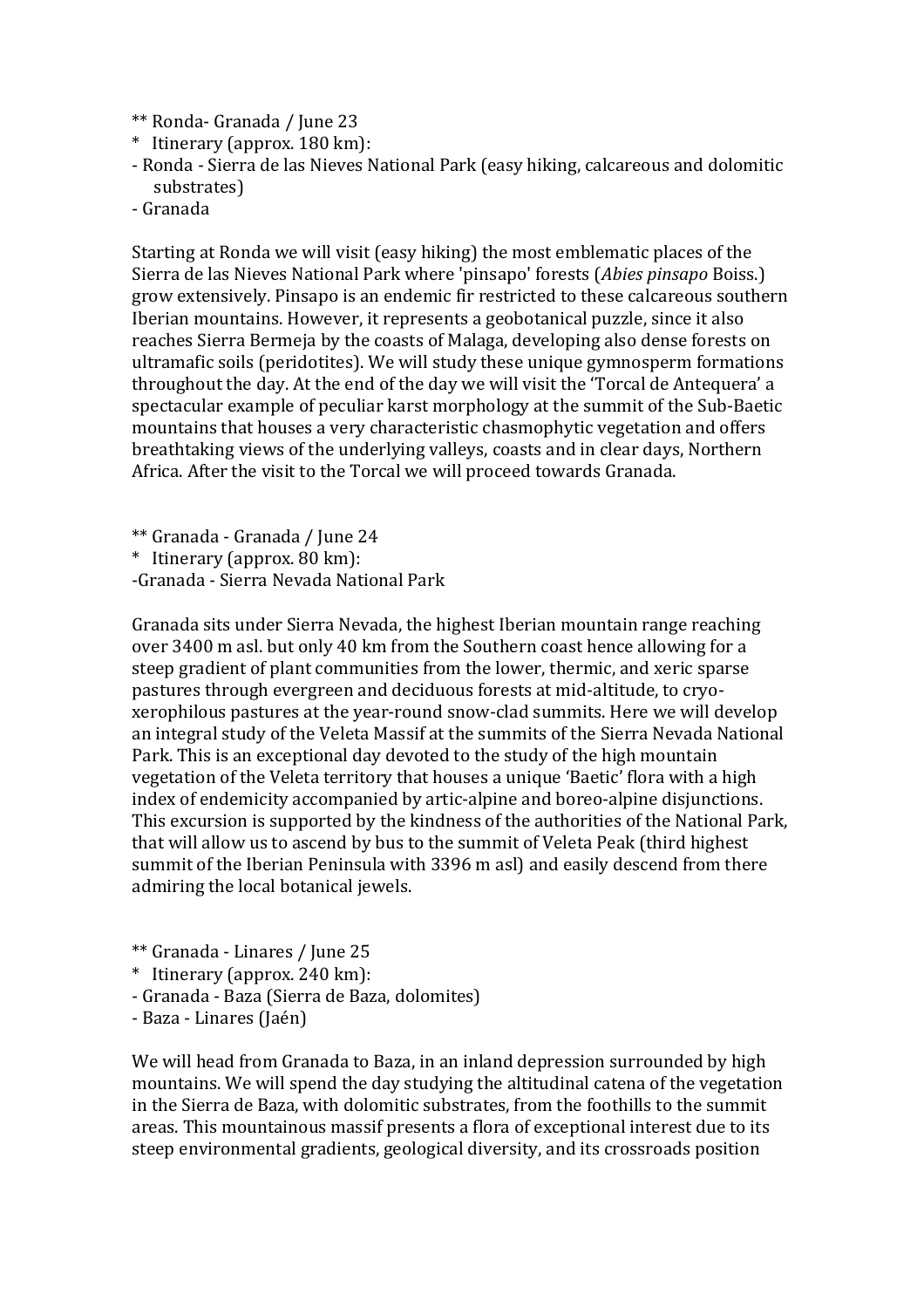from a biogeographical perspective. From there we will return to the 'Sierra Morena' mountains before returning to Madrid.

- \*\* Linares Madrid / June 26
- \* Itinerary (approx. 300 km):
- Linares Madrid (trip back to Madrid)

We will spend the morning on a return trip to Madrid. We will make the trip with the minimum stops to reach Madrid in the early afternoon.

---oooOOooo---



Inland saltpans at La Mancha (Toledo)



Oak formations ('dehesas') at Sierra Morena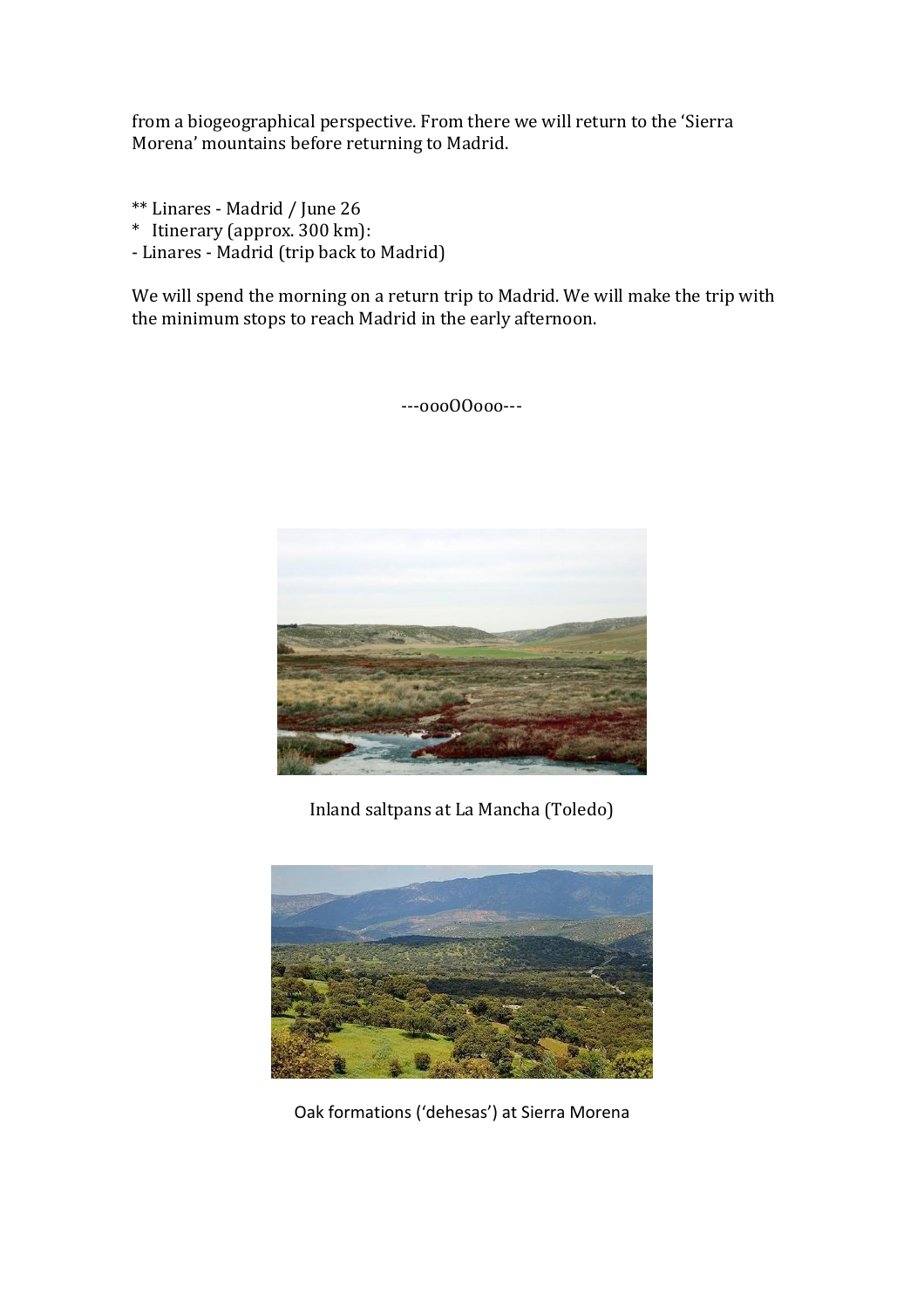

Pinsapo forests (*Abies pinsapo*) at Sierra de la Nieves



Winter view of Sierra Nevada (Granada)



Veleta Peak (3396 m asl) at Sierra Nevada